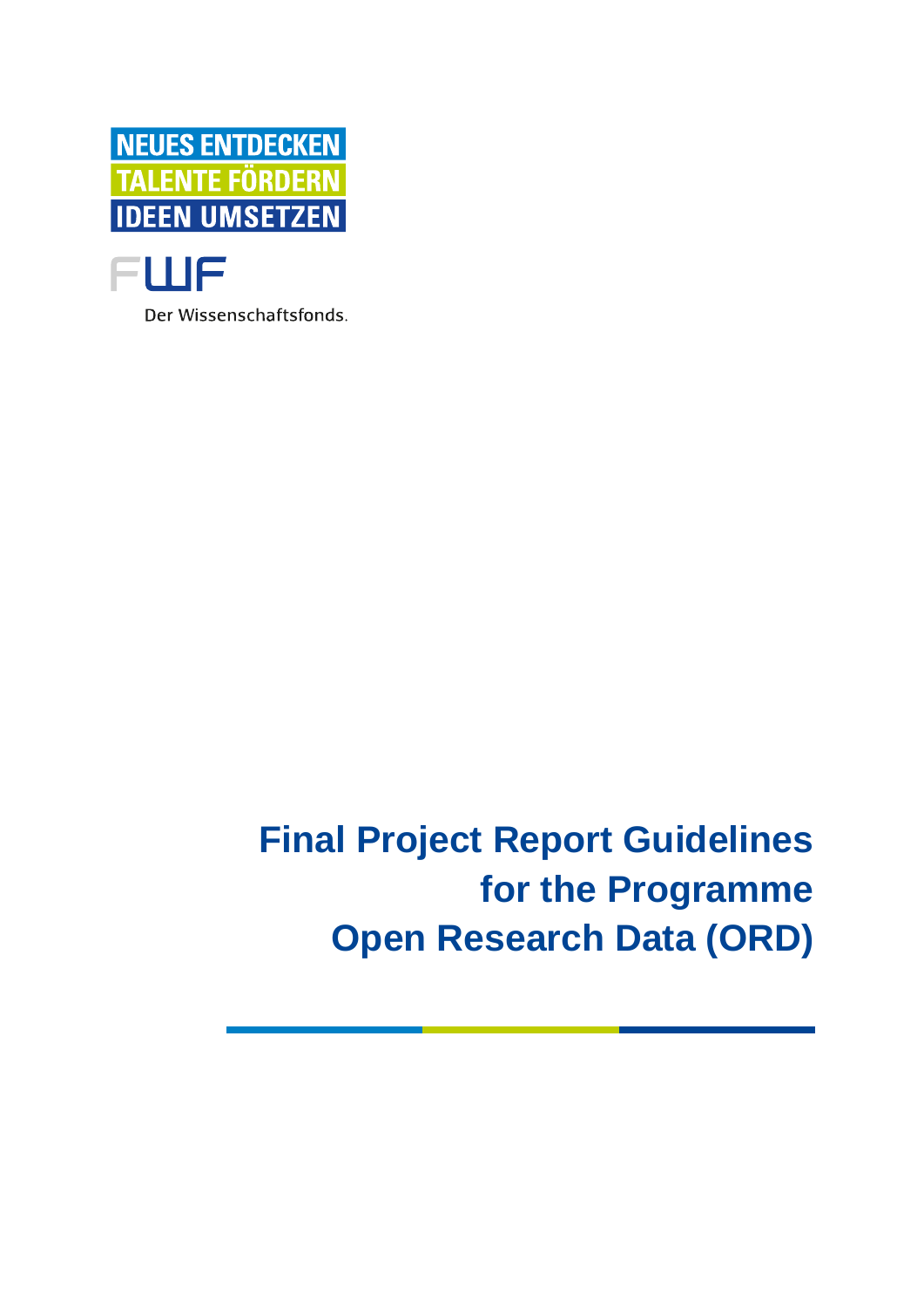#### **Please include/consider the following in the final project report:**

- Target audience: peer reviewers
- To be written in the language of the original application
- **Length in total**: at **minimum 12,000 characters** including spaces (1,800 words), **not to exceed 18,000 characters** including spaces (or 2,700 words)
- **Formatting**: 11 pt. font with 1.5 line (15-20 pt.) spacing and at least 2 cm margins
- If a formal **data management plan** exists, please provide a link below or add the DMP as a supplement to this final report

## **1. Report on research work**

#### **1.1. Data description**

- Please briefly address the questions below and provide the metadata of the data set(s)
	- ‒ What kind of data/source code was generated or reused?
	- How were the research data generated and which methods were used?
	- ‒ Where is the research data available and what strategy for long-term preservation is in place?
	- ‒ What information is needed for the data to be read and interpreted in the future?
	- ‒ Were there any legal and ethical issues?
	- Who is the target audience?
	- ‒ What data could not be made openly accessible and why not?
- Metadata of the data set(s)
	- $-$  Author(s)
	- ‒ Title
	- ‒ Year of publication
	- ‒ Format
	- ‒ Size
	- ‒ Repository
	- DOI or other persistent identifier
	- ‒ License
- **1.2. Did you or other researchers generate new research questions or research results from the data?**
- **1.3. What were the greatest obstacles/challenges to be overcome during the project?**